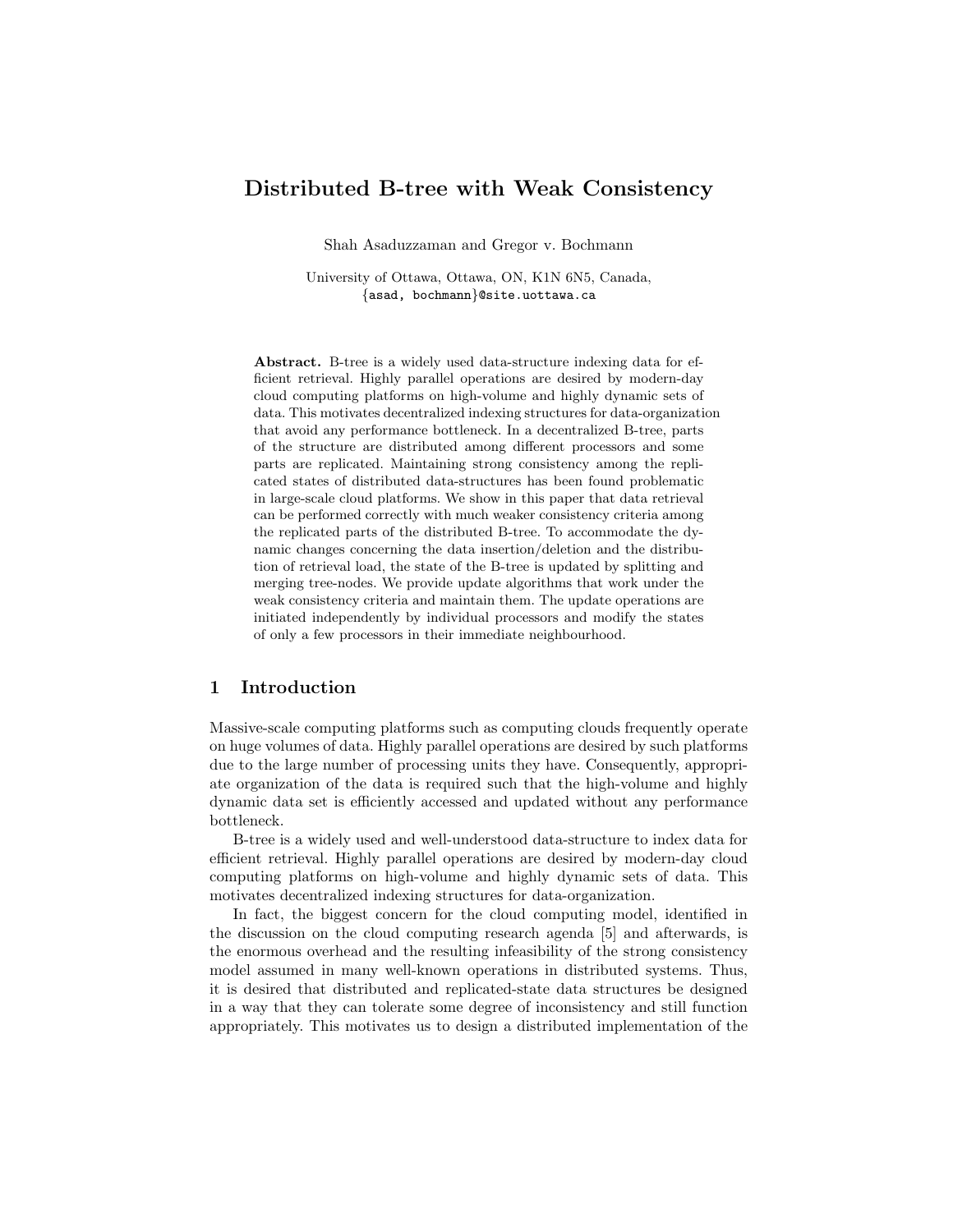B-tree data structure that works with weak consistency among its replicated components but provides strong consistency in terms of search semantics.

In this paper we identify the consistency conditions that are sufficient for correct and efficient search operation on the distributed B-tree indexing data structure (Section 3). We then define algorithms for updating the data structure keeping these consistency conditions maintained (Section 4). The data structure is generalized for key-spaces of arbitrary dimensions. The system model, assumptions and the particular way of distributing the B-tree structure are introduced in Section 2.

# 2 System Model and Assumptions

### 2.1 B-tree structure

We consider the  $B^+$ -tree variant of the B-tree, which is possibly the most widely used variant of the data structure. In a  $B^+$ -tree, all nodes have the same structure. Each of the leaf nodes maintains data-keys pertaining to a certain range in the key-space. Each internal node effectively maintains a list of entries, each containing a key-range and a pointer to some other node corresponding to this range. B-trees were designed for indexing one-dimensional data-spaces. So, the ranges were effectively expressed by integer data-keys, or points in the linear key-space.

Among the design goals of B-trees were (a) efficient use of disk blocks, and (b) keeping the search tree balanced while growing or shrinking. For efficient disk access, the size of the data stored in each node is maintained to be equal or close to integral multiples of the size of a disk block. A global parameter  $d$ defines the maximum number of entries to be held by a node. The root node of the tree describes the whole key-space or key-universe and each of the other nodes describes a portion or sub-range of the data-universe. Describing a range means dividing the range into sub-ranges and maintaining pointers to the child nodes, each of which describes one sub-range. If  $n$  is the number of child pointers or sub-ranges described by a node,  $n - 1$  data-keys are used to divide the range into *n* sub-ranges. The relation  $\lceil d/2 \rceil \leq n \leq d$  is maintained for all nodes.

We use a generalization of B-tree for key-spaces of arbitrary dimensions, instead of a single dimension. Thus, we avoid any particular way of expressing the division of ranges, such as by points for one dimension as in a B-tree, or by lines or rectangles for two-dimensions as in Rtree [8] or Quad-tree [7]. We assume that each tree-node maintains the definitions of  $N$  sub-ranges of the whole range it describes, along with one pointer to another tree-node for each of the sub-ranges. Figure  $1(a)$  shows an example of such B-tree. In the rest of the paper, the term B-tree will be used to denote a centralized implementation of such a generalized tree-based indexing structure.

### 2.2 Distributed Implementations of B-tree

When a huge number of data records are indexed, for the sake of distributing the storage and access load, instead of storing the whole B-tree in one computer,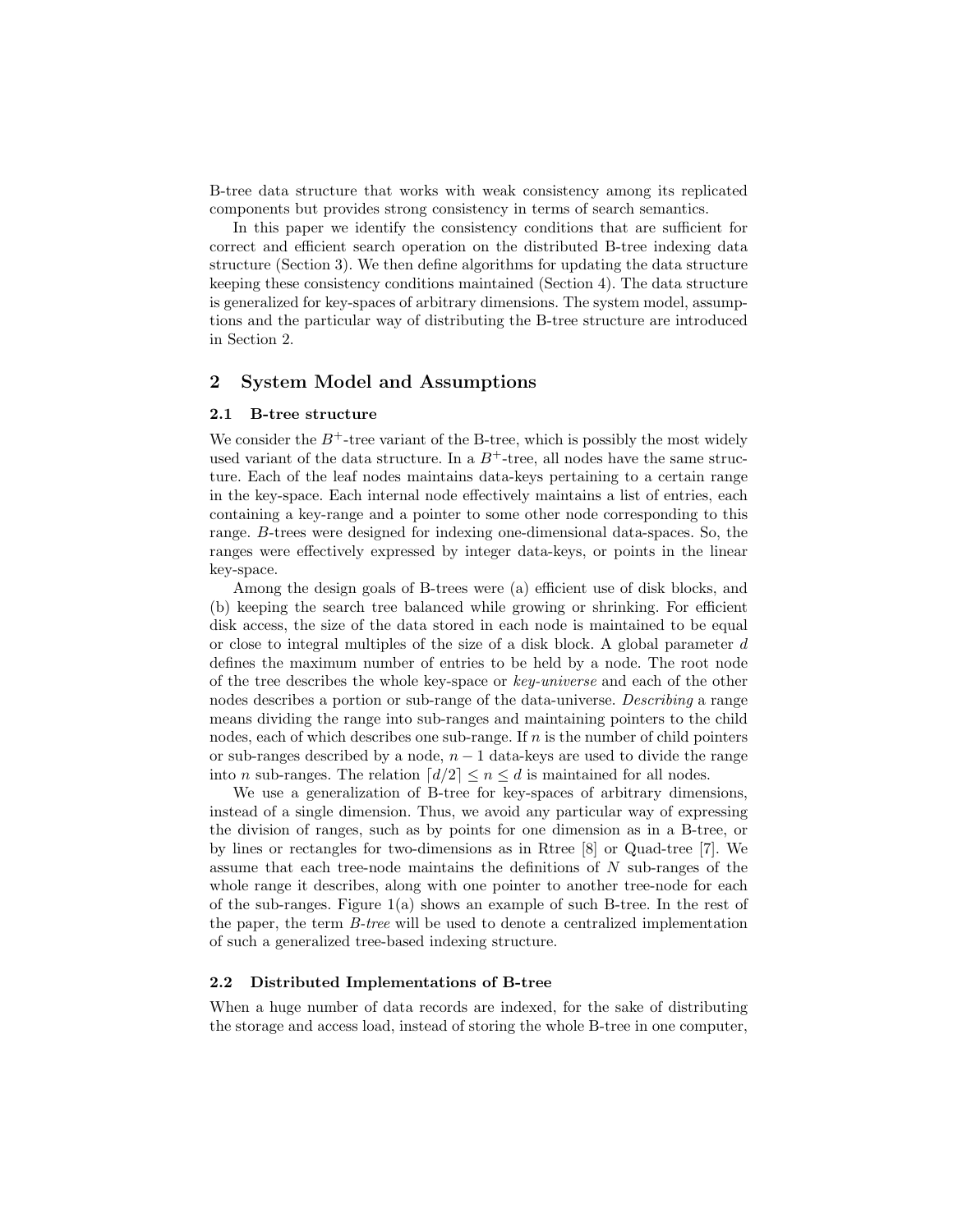the data-structure is realized using a large number of computers or processing nodes. For disambiguation between tree-nodes and processing nodes, we denote the latter as processor, while node refers to tree-nodes.

Node-wise distribution The intuitive method for distributing the tree data structure is to place each tree-node on one processor. The scalable distributed B-tree proposed by Aguilera et al. [2] and the tablet hierarchy in the internal representation of Google's Bigtable [6] structure use such representations. Although this allows the update algorithms on the structure for data insertion/deletion to be similar to the centralized version, the processors holding the root or the higher level tree-nodes get overburdened with search traffic. A typical solution to this problem, used in both [2] and [6], is caching or replicating the higher level nodes of the tree in the user or client computers, such that traversing higher level nodes can be avoided. However, this involves additional overhead for maintaining consistency among the replicas, and may not be suitable for highly dynamic data sets.

Decentralized distribution An alternative distribution of the tree structure is possible, following the decentralized design philosophy, assigning equal workload and the same role to each processor node. So, instead of assigning the responsibility of one tree-node to one processor, one branch of the tree, i.e. the path from root to a leaf node, is assigned to one processor. Thus, the higher level tree-nodes are, in a sense, replicated in proportion to their usage, and hence, the workload due to traversal operations is equally distributed among the processors.

To represent a branch of the tree, each processor  $i$  maintains a *routing table* data structure  $RT_i$  with multiple levels, each level representing one node of the branch. Level l of  $RT_i$ , denoted as  $RT_i^l$ , corresponds to a level-l node of the Btree.  $RT_i^l$  is a set of *entries* or tuples  $\langle r, j \rangle$ , together describing a range  $LR_i^l$  in the key-space. Each r is a sub-range of  $LR_i^l$  and the corresponding j refers to some processor j (may be i itself) that holds the level  $l-1$  node of the B-tree describing r, that is,  $RT_j^{l-1}$  represents the child node and  $LR_j^{l-1} = r$ . Representation of one branch to the leaf-node  $f$  for the example B-tree in Figure  $1(a)$  is shown in Figure 1(b).

Because non-leaf nodes are replicated in multiple processors, one for each branch, there are multiple options for j if  $l-1$  is a non-leaf level, and any one of them may be chosen for the entry  $\langle r, j \rangle$ . Also, the range r for different entries in  $RT_i^l$  are non-overlapping and the union of these ranges constitutes  $LR_i^l$  (this is the same as in a normal B-tree). The lowest level,  $RT_i^0$  corresponds to a leaf node of the B-tree, and stores the set of keys in the range  $LR_i^0$  delegated to processor  $i$ , and the pointers to corresponding data items. Note that the size of the tree state maintained at each processor is  $O(logN)$ , where N is the total number of keys in the whole structure.

A similar distributed implementation of a tree structure has been proposed in [10], called DPTree. Although a DPTree builds the tree-structure on top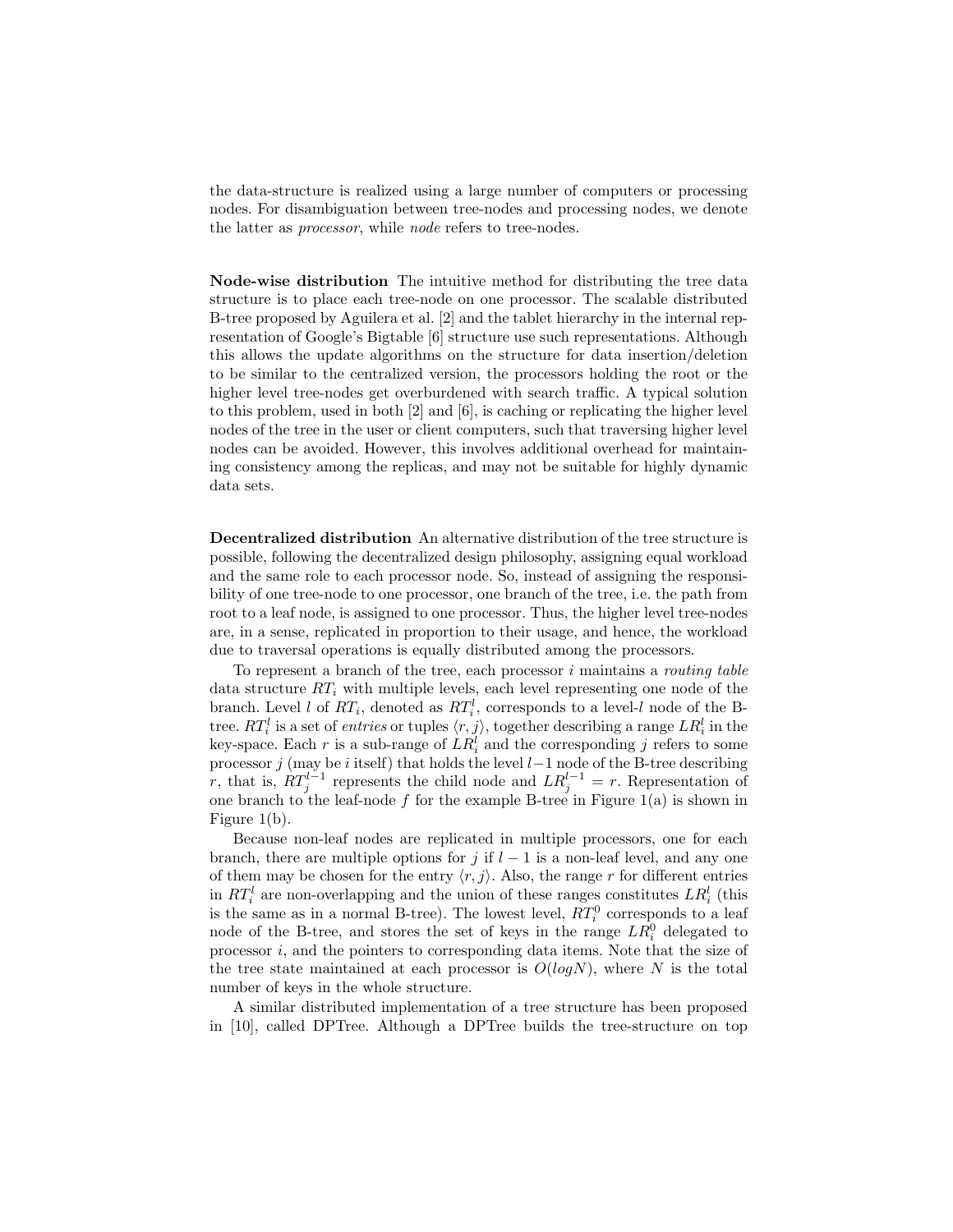

(a) An example of B-tree



(b) Consistent decentralized implementation of the B-tree. The view of the tree from processor  $F(left)$ . The routing table maintained by processor  $F$  is shown  $(right)$ 

Fig. 1. A B-tree and its consistent decentralized implementation. The leaf-level treenodes are referred by small letters  $(a, b, c, ...)$  and the processors holding the corresponding leaf-nodes are referred by capital letters  $(A, B, C, ...)$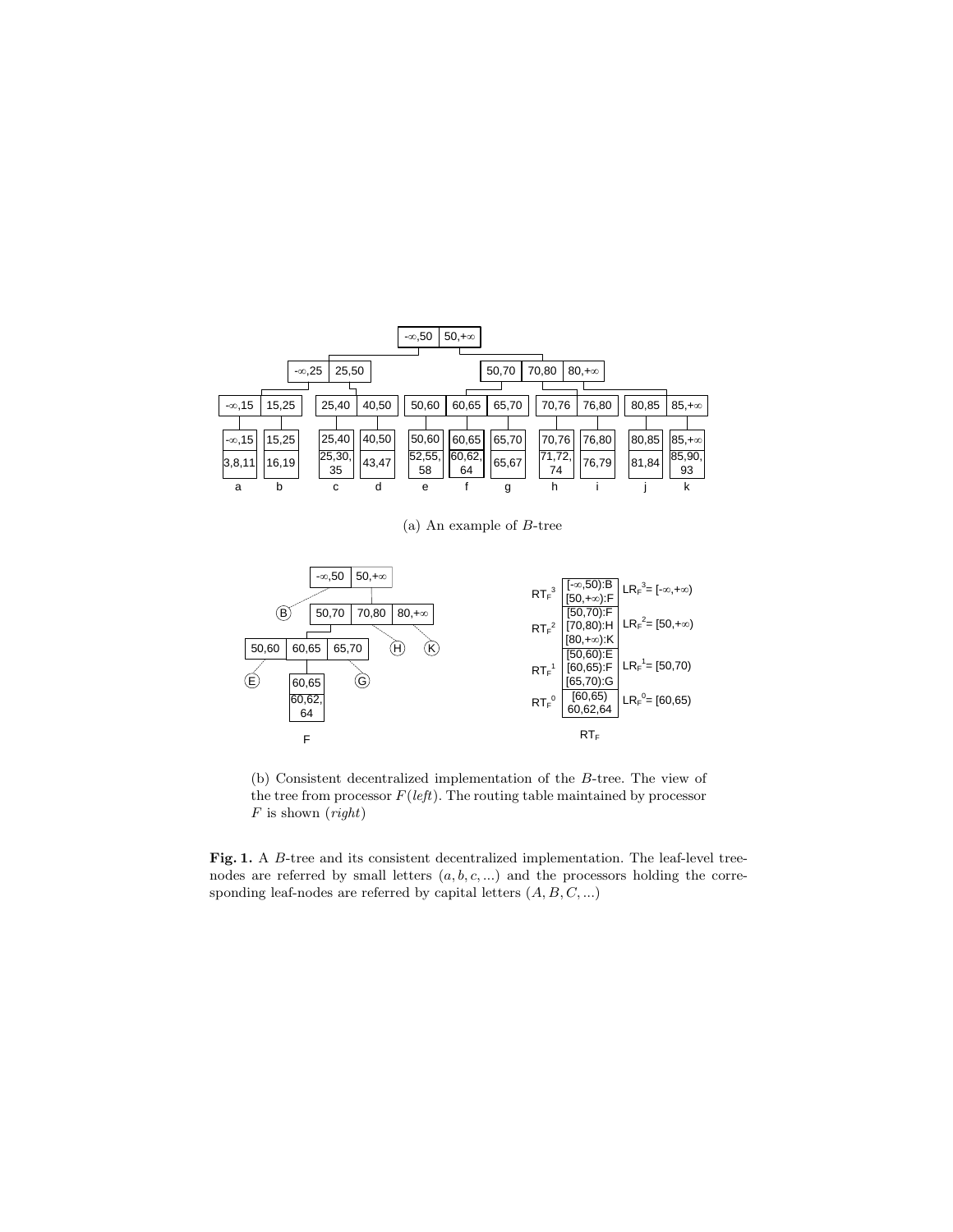of a distributed hash table used to name and discover the tree nodes, such decentralized structure can be maintained without such overlay, as shown in [3]

#### 2.3 Assumptions

We assume an asynchronous message-passing distributed system [4], where each processor contains its own local memory (or persistent storage), the processors communicate among them through messages, all processors run the same program and there is no master clock to synchronize the events in the processors.

We follow a peer-to-peer model, where the search operation can be initiated from any processor. Thus, the client application may consider any of the processors in the distributed B-tree as a portal to the search service.

For fault-tolerance, a processor in our model may be realized by a small cluster of computers, replicating the state of one processor. Details of implementing a fault-tolerant processor from faulty processing nodes may be found at [11]. We assume that a message sent to another processor is eventually received by that processor in finite amount of time, although messages may be delivered out of order. The message channels may be made reliable through use of an end-to-end transport protocol [1]. We assume a complete network model, where any processor is able to send messages to any other processor as long as the address of that processor is known.

## 3 Search and Updates in Decentralized B-tree

#### 3.1 Search Algorithm

To search a target key  $d_t$  (or a range  $r_t$ ) in the decentralized B-tree, the primary goal is to find the processor i (or a set of processors P) such that  $d_t \in LR_i^0$ (or  $\bigcup_{i\in P} LR_i^0 \supseteq r_t$ ). The search can be initiated from any processor. Navigation of the request from the initiator to the target processor is performed by Algorithm 1. The initiator processor calls the Algorithm 1 with level  $l$  parameter equal to the topmost level of its own routing table.

For range search, instead of finding one  $\langle r, j \rangle \in RT_i^l$ , all  $\langle r, j \rangle |r \cap r_t \neq \phi$  are looked up and the navigation proceeds next level to all the  $j$ 's in parallel. The time complexity of both point and range search algorithms are clearly  $O(logN)$ , although the message complexity is higher for the range search  $( O(N)$  in the worst case, if all the processors are included in  $r_t$ ).

#### 3.2 Updates in a Consistent Decentralize B-tree

The data structure needs to be updated as keys are inserted or deleted. The Btree data structure grows with key-insertion by splitting a node when the number of entries overflows, and shrinks with key-deletion by merging two sibling nodes. In the decentralized B-tree, leaf level split and merger are simple. However, because non-leaf nodes are replicated in many processors, split/merge operations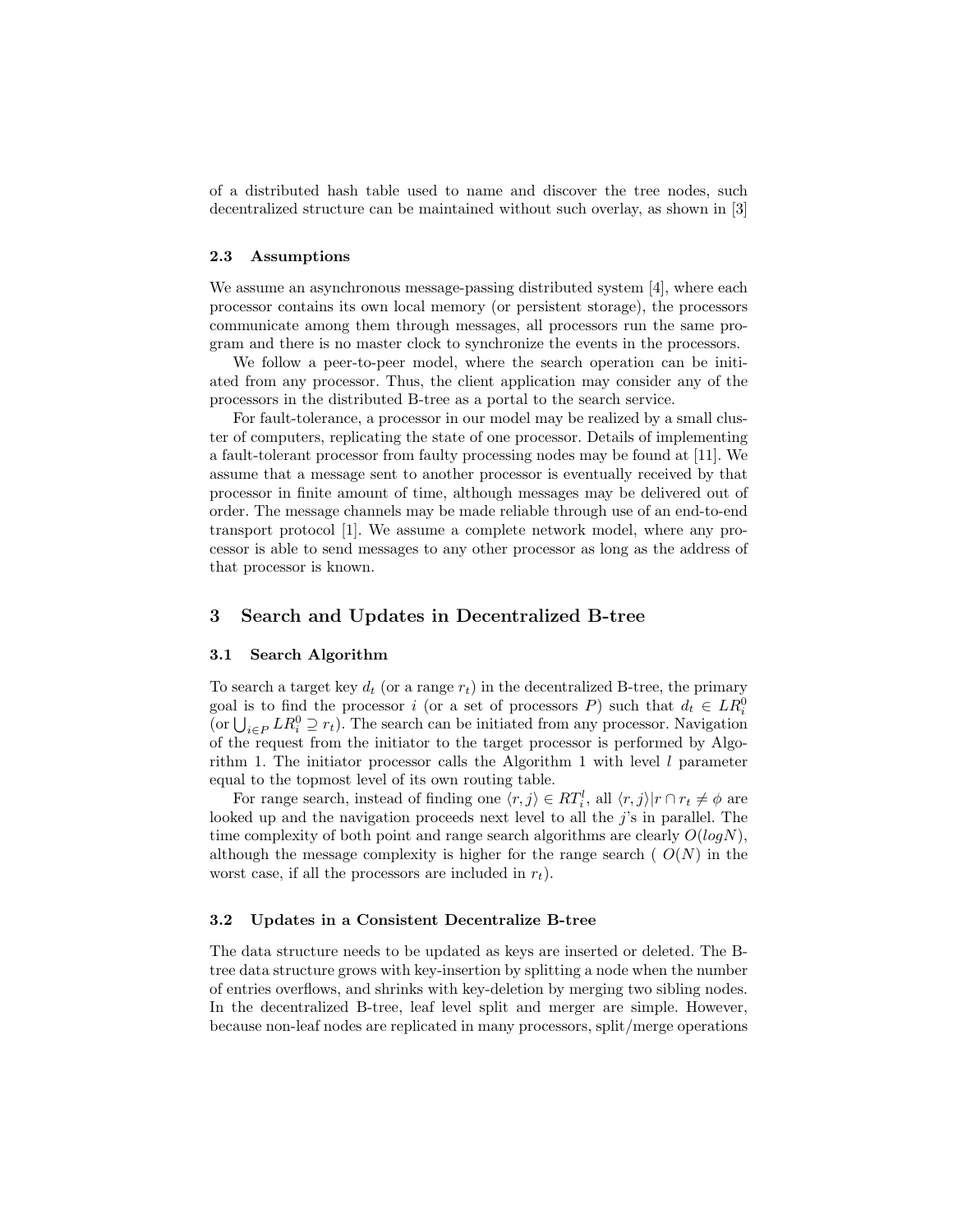Algorithm 1 Search $(i, d_t, l)$ 

1: **Initiator:** processor  $i$ 2: **Condition:** a query received to resolve  $d_t$  at level l 3: Action: 4: if  $l = 0$  then 5: Result is processor i 6: else 7: Find  $\langle r, j \rangle \in RT_i^l$  s.t.  $d_t \in r$ 8: Forward the query to j as  $Search(j, d_t, l - 1)$ 9: end if

in non-leaf levels require a large number of nodes to be updated atomically, which may require the updates to be coordinated by a single master processor. In the worst case, when the state of the root node is changed, the update needs to be atomically propagated to all the processors.

Figure 2(a) illustrates the split of the tree node  $f$  after insertion of data element 63 by maintaining a single consistent view of the tree at each processors. Splitting at the leaf level is relatively simple. Part of the data-keys at processor F is now moved to a new processor  $F_2$ . Because the level-1 tree node is modified, level-1 at processors E and G need to be updated. Also, whichever processor held F responsible for its level-0 range  $[60, 65)$  need to be updated about the change.

When the level-1 tree-node, containing the range  $[50, 70)$  needs to be split (Figure 2(b)), it involves splitting the level-1 of processors  $E, F, F_2$  and  $G$ . This causes the level-2 tree-node to have one new entry, which requires all the processors  $E$  through  $K$  to add an entry at their level-2. Finally, whichever processors held any of  $E, F, F_2$  or  $G$  responsible for its level-1 range now need to update their pointers. Thus even a level-1 split for consistent B-tree with fanout of only 2 − 4 involves atomic update of the states at  $10 - 12$  processors.

The huge overhead of large-scale atomic updates in the consistent decentralized B-tree structure motivates us to look for weaker consistency conditions that are easy to maintain through much smaller-scale updates, and yet sufficient for correct search operations.

#### 3.3 How Much Consistency is Needed?

Here we define consistency conditions among the components of the decentralized B-tree structure maintained by different processors that are sufficient for ensuring the correctness of the search operation through Algorithm 1, but weaker than the constraint that all component-states are consistent with a single global B-tree.

First, any processor should be able to initiate the search, so every processor should maintain a description of the key-space universe  $(U)$  at the topmost level of its routing table. We call this condition invariant of universal coverage –

 $- A_U$ : ∀*i* :  $LR_i^m = U$ , where m is the highest level in  $RT_i$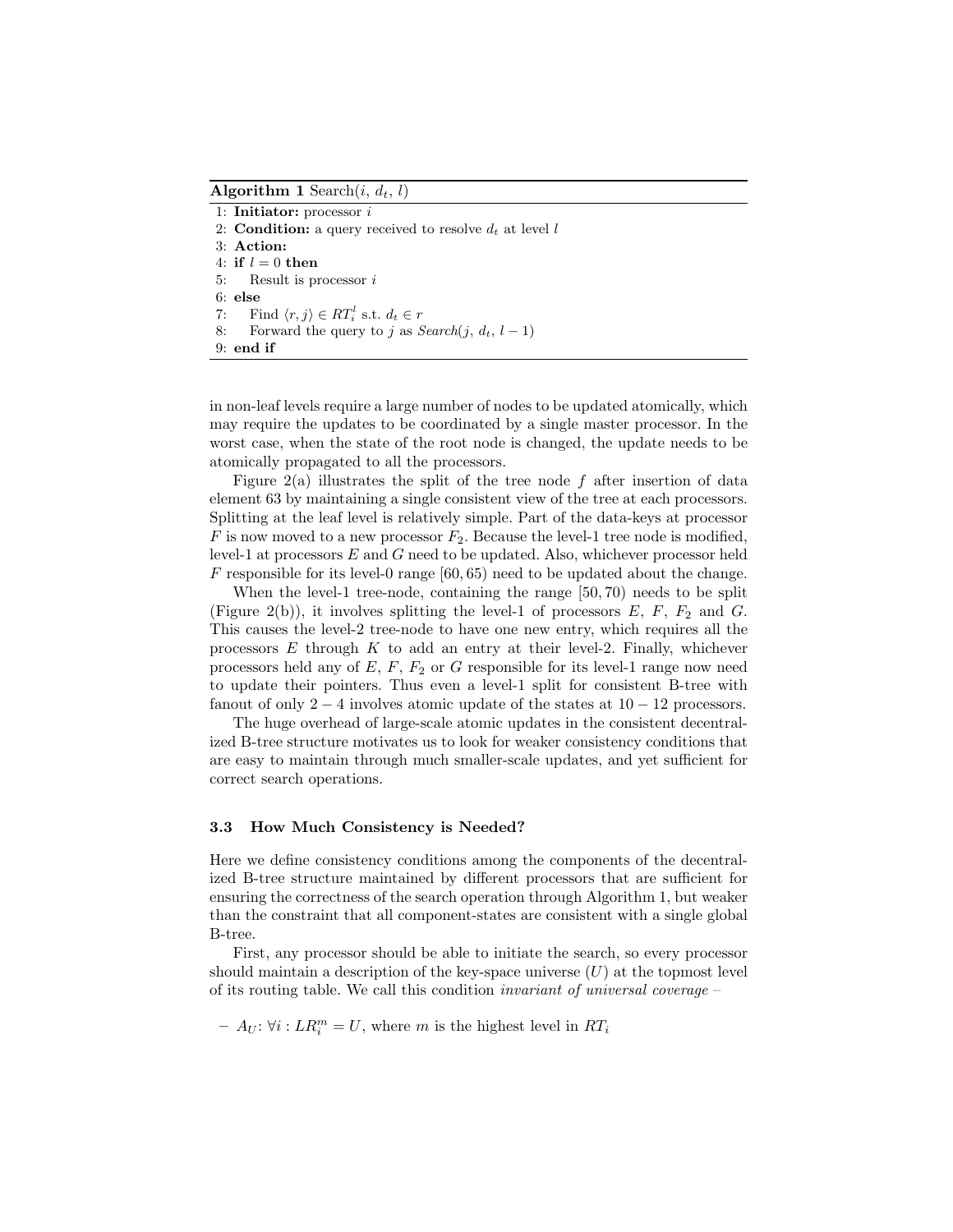

(a) Splitting level-0 range [60, 65)



Affected processors: E,F,F<sub>2</sub>,G,H,I,J,K, All processors that held one of E,F,F2,G responsible for  $[50,70) \subseteq (A,B,C,D)$ 

(b) Splitting level-1 range [50, 70)

Fig. 2. Updates in a consistent decentralized B-tree. The original tree is shown in Figure 1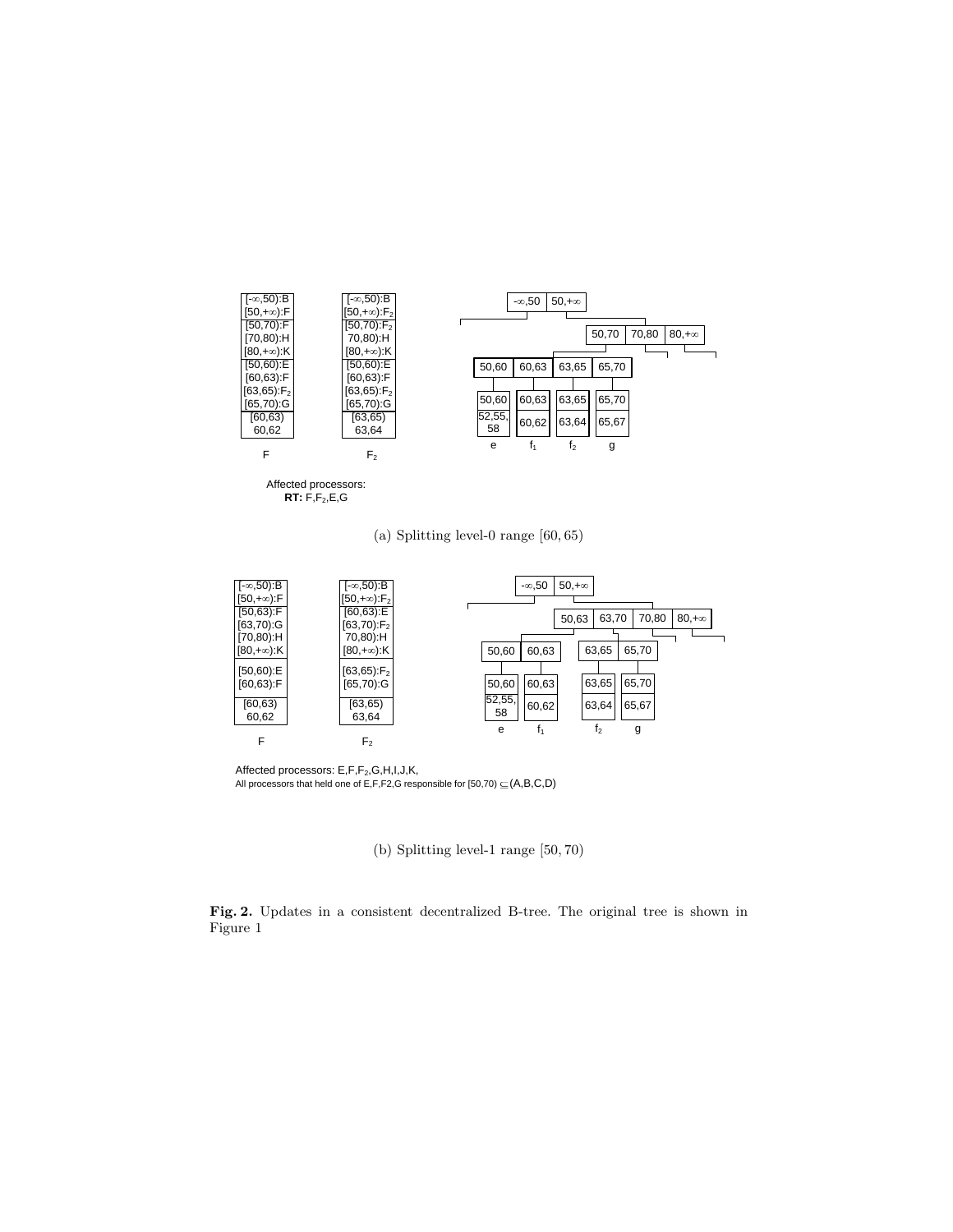For correct navigation, if an entry  $\langle r, j \rangle$  is in  $RT_i^l$ , then its target j must describe at least the range r at level  $l-1$ . Formally, this defines the *invariant* of navigability –

$$
- A_N : \forall i \forall l : \langle r, j \rangle \in RT_i^l \Rightarrow r \subseteq LR_j^{l-1}
$$

Another condition is necessary depending on the semantics of the search operation. If we allow different processors to have overlapping local ranges at the leaf level, then for a search query  $d_t$ ,  $d_t \in LR_i^0 \cap LR_j^0$ ,  $i \neq j$ , Algorithm 1 ensures delivery of the query to at least one of  $i$  and  $j$ . This result is correct, if all keys in  $LR_i^0 \cap LR_j^0$  are available in both  $RT_i^0$  and  $RT_j^0$ . If overlapping coverage of ranges by different processor does not imply such exact replication of all keys in the common range, then the usual semantics of search requires the query to reach all such processors. To keep things simple, we impose the following invariant of disjoint local range –

$$
- A_{LR}: \forall i \forall j : i \neq j \Rightarrow LR_i^0 \cap LR_j^0 = \phi
$$

**Theorem 31**  $A_U$ ,  $A_N$  and  $A_LR$  are sufficient conditions for correctness of exact and range search operations in the decentralized B-tree using Algorithm 1.

Proof. Line 8 of Algorithm 1 ensures that the algorithm proceeds at least one level towards level 0 at each hop. Thus the algorithm terminates in a number of steps not larger than the maximum number of levels in the routing table of any processor.

At each hop in the navigation, an entry  $\langle r, j \rangle \in RT_i^l, d_t \in r$  must always be found at Line 7.  $A_U$  ensures that such an entry is always found at the topmost level of the initiating processor.  $A_N$  ensures that, if such an  $\langle r_1, p \rangle$  is found at level l of current processor i, an entry  $\langle r_2, q \rangle, d_t \in r_2$  can be found at level  $l-1$  of the next hop processor p. So, by induction, we observe that the query is finally forwarded to a processor p s.t.  $LR_p^0 \ni d_t$ .  $A_{LR}$  ensures that only one such processor exists. The proof can be easily extended to show the correctness of the range-search algorithm.

The decentralized B-tree structure that maintains the conditions  $A_U$ ,  $A_N$ and  $A_R$ , in general, is a weakly-consistent structure, because several conditions valid in the consistent decentralized B-tree structure have been relaxed. For example, the equality relation in the condition  $\forall i \forall l : \langle r, j \rangle \in RT_i^l \Rightarrow r = LR_j^{l-1}$ valid for the consistent structure is relaxed to the inclusion  $(2)$  relation. Also, in the consistent structure, each level of the routing table contains a self-pointer, i.e. the condition  $\forall i \forall l > 0 : \exists \langle r, i \rangle \in RT_i^l$  is valid, but this is not maintained in the weakly-consistent structure. In addition, the number of levels of the routing table may be different for different processors. The condition that each node in the tree must maintain a number of entries n such that  $\lceil d/2 \rceil \leq n \leq d$ , is also relaxed. The lower and upper limits are now rather soft-limits. As a result, the cascaded split or merge operations are treated as separate update operations.

Figure 3 shows how a weakly-consistent B-tree structure may grow through insertion of data-keys. Initially, through the first three steps, the view of the tree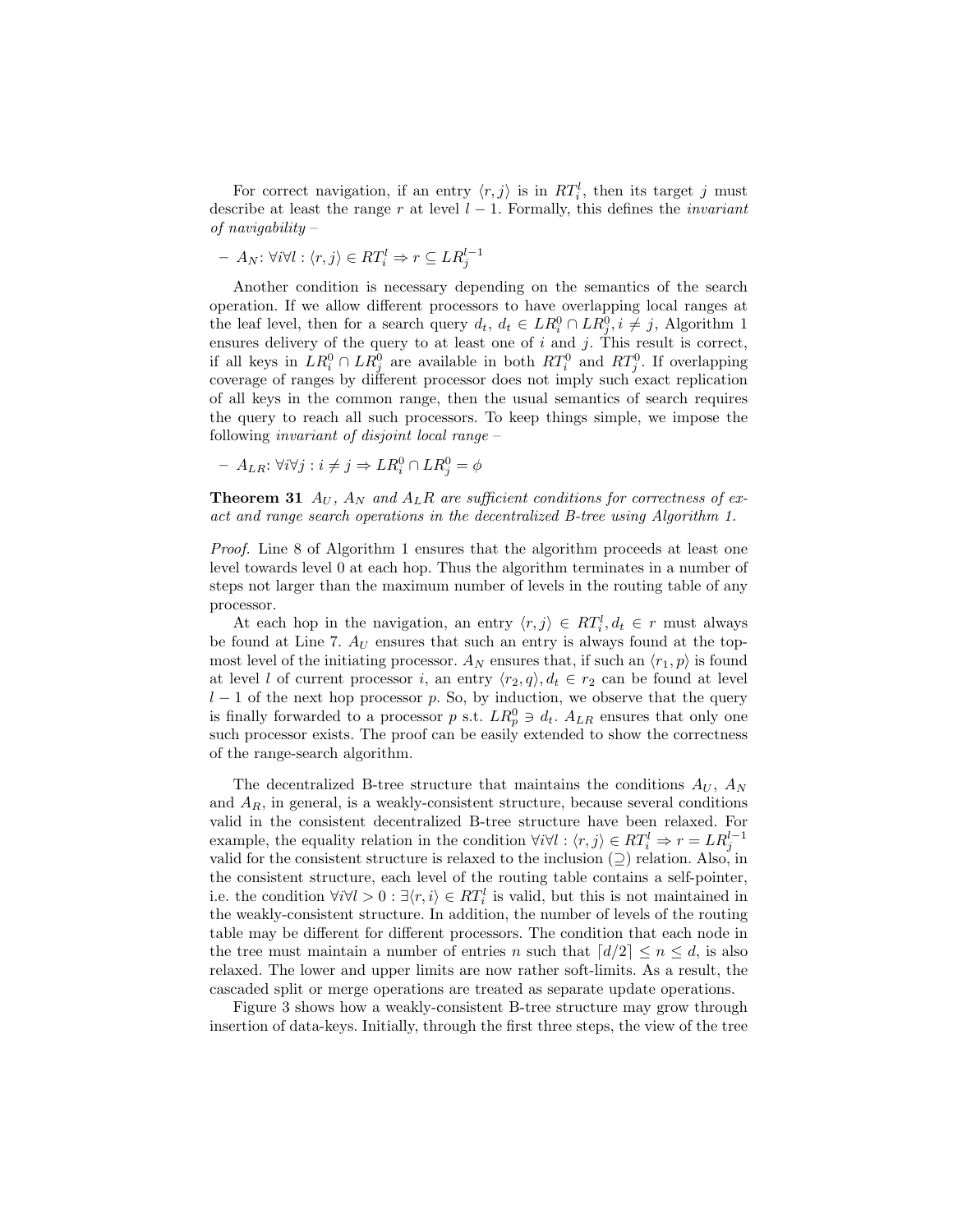

*The tree at Step-4, from A,B,C and D's view*

Fig. 3. Evolution of a weak-consistent B-tree with asynchronous updates. To facilitate asynchronous update, each processor  $i$  maintains a table  $BK_i$  in addition to  $RT_i$ .  $BK_i^l$ holds the names of all processors that hold  $RT_i^l$  responsible for the whole or some part of  $LR_i^l$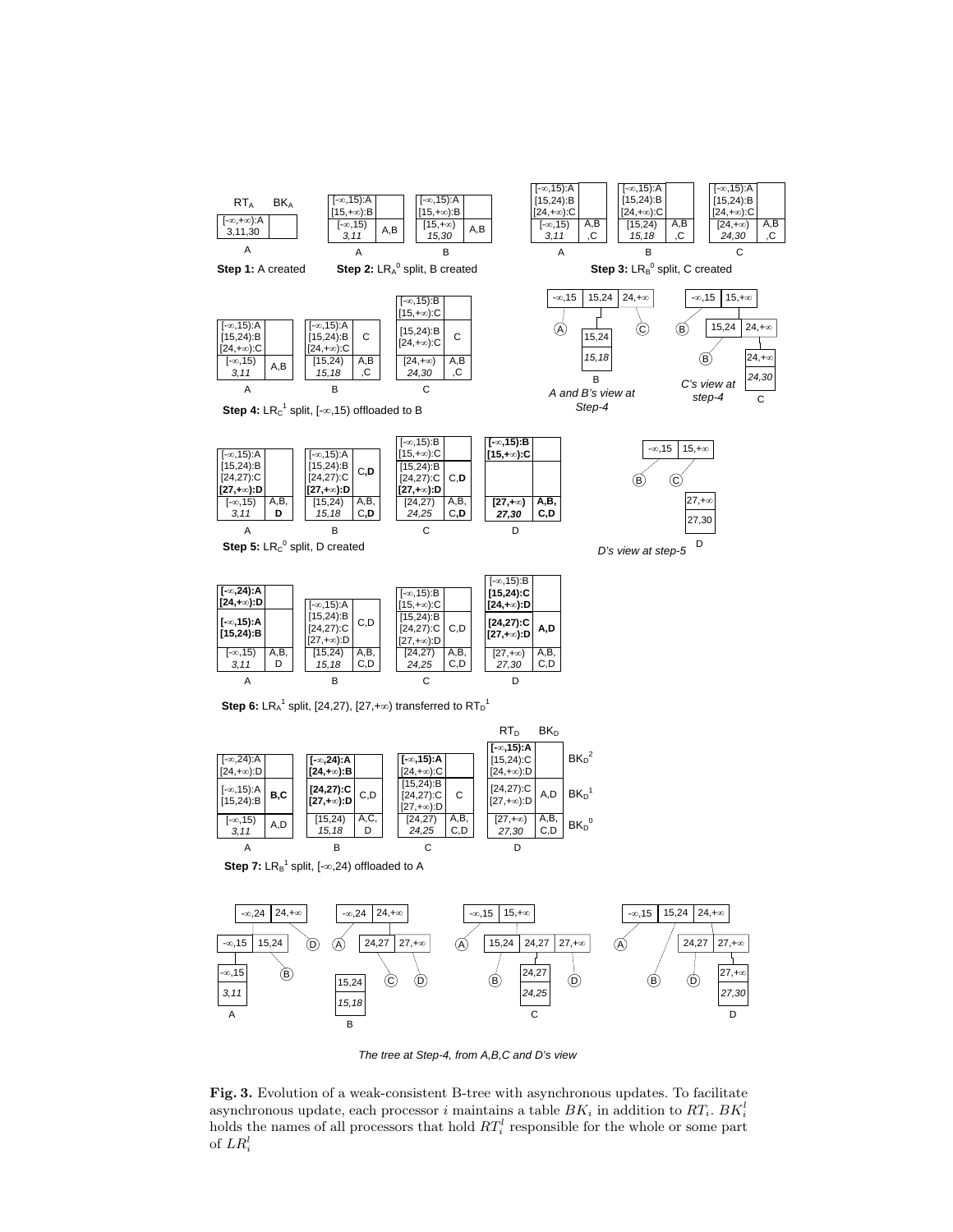remains consistent for all three processors  $A, B$  and  $C$ . From step-4 onwards, different processors may have different views of the tree. It may be noted that with such weak-consistent updates, the view of the data structure at some processors may no longer remain a single connected tree. Rather, the view may be of several disconnected segments of the tree. Nevertheless, each processor maintains sufficient information to route any search query originated at any processor.

The update operations are initiated independently and asynchronously by individual processors. Compared to the updates in a consistent B-tree shown in Figure 2, which, even for a level-1 split, require updating the states of a large number of processors atomically, updates here are much less invasive. For example, starting from the same states as in Figure 2, weak-consistent updates at level-1 could be initiated independently by the processors  $E, F, F_2$  and  $G$ , and each of them would involve the states of  $3 - 4$  processors known to them by routing table entries. The algorithms presented in the next section will explain these asynchronous updates.

Although the weak consistency leads different processors to maintain different views of the tree, the search operation remains correct and can be initiated from any processor. The search always progresses one level at each hop, and thus, terminates after a number of hops equal to the maximum height of the tree (i.e. the maximum level in the routing table) in any of the views.

### 4 Updates with Weak Consistency

In this section we describe the atomic update operations needed to adapt the decentralized B-tree structure when data keys are inserted or deleted, or when some processor is overloaded. The basic insertion and deletion operations works similarly as in traditional B-tree, i.e. first the target key (or its position) is searched, and then the deletion or insertion is performed. Insertion of keys may cause overflow in a leaf level node, which then splits, and the split may be cascaded to higher level nodes. Similarly deletion of keys cause underflow and triggers merger of nodes. Because lower and upper limits in the number of entries are now soft-limits, the cascading splits (or mergers) are treated as separate atomic operations. Here we define the atomic split and merge update operations for leaf level and non-leaf level separately. The update algorithms assume that the three consistency conditions  $A_U$ ,  $A_N$  and  $A_{LR}$  are satisfied when the update is started, and assure that the conditions will be satisfied again when the update completes.

The update algorithms are triggered independently by any processor. One principle followed in the design of the update algorithms is to modify the states of a minimal number of processors. Specifically, the modification is limited to the neighbour processors only, i.e. the processors known to the local routing table of the initiating processor. To facilitate the updates, an additional table called backward pointer table is maintained by each processor (the table of processor i is denoted as  $BK_i$ ). For any processor i,  $BK_i$  has the same number of levels as  $RT_i$ .  $j \in BK_i^l$  if and only if  $\langle r, i \rangle \in RT_j^{l+1}$ .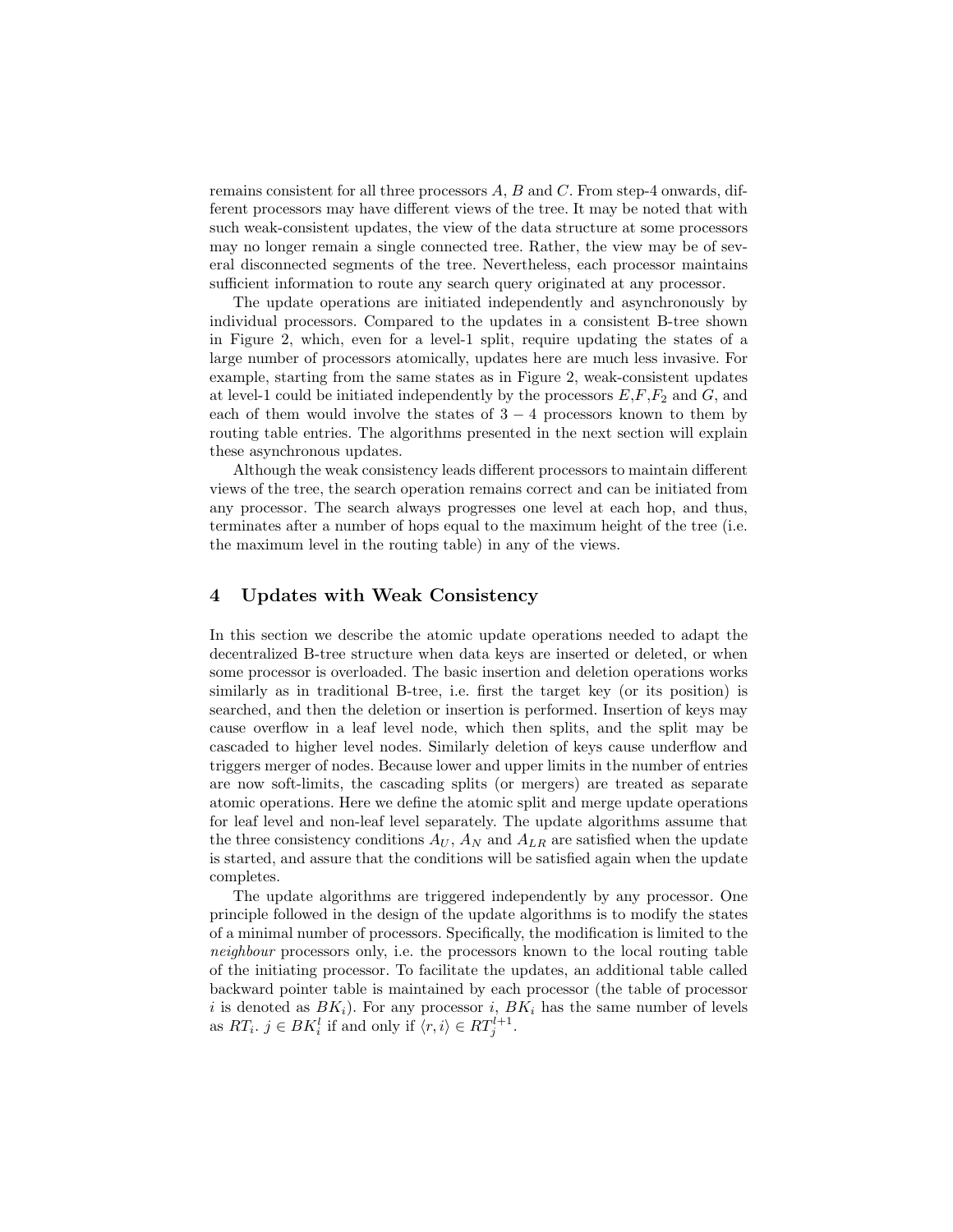Each update operation may need to modify the states (routing tables) of a few neighbouring processors. To ensure correctness in the presence of concurrent updates, some concurrency control mechanism must ensure atomicity of each update. To allow a higher degree of parallelism, a version-number-based optimistic transaction protocols may be used [9]. In this method, a counter or version number is maintained for the state of each processor. The version number is incremented whenever the state is successfully modified. The initiating processor that executes the update algorithm reads the necessary states along with their version numbers. After computing the modified state locally, it then attempts to commit the new states to appropriate processors. The update transaction is aborted if any of the states in the write-set has a different version number than the one that was read initially. Aborted transactions are retried at a later time. While describing the update algorithms, we clearly mention which processor initiates it *(initiator)*, and which state in which processors are read *(Readset)* and updated (Writeset). Version control may be applied at different granularities on the states. Each row of  $RT$  and  $BK$  tables at each processor may be separately versioned for maximum parallelism.

### 4.1 Split Algorithms

Algorithm 2 describes the procedure to split the local range  $LR_i^0$  of processor i into 2 disjoint ranges  $LR1$  and  $LR_2$ , and offloading  $LR_2$  to a newly recruited processor *j*. Because *i* looses part of  $LR_i^0$ ,  $\forall p \in BK_i^0$ ,  $RT_p^1$  need to add entries pointing to the new processor j instead of i for the lost part of the range.  $BK_i^0$ may include *i* if  $RT_i^1$  has a self-entry (Lines 10-17). In addition to the leaf level, the topmost level of the new processor *j*'s routing table,  $RT_j^m$  is initialized by a replica of  $RT_i^m$  (Line 18). Mid-levels of  $RT_j$  remains empty. For the nodes newly pointed to by j at level m, their backward pointers are updated (Line 19).

Algorithm 3 is executed when processor  $i$  wants to offload some entries from its routing table  $RT_i^l$  at level  $l > 0$ . Unlike the case of leaf-level split, no new processor is recruited here. So, the major challenge here is to find an existing processor j, whose routing table at the same level,  $RT_j^l$ , either already contains some entries covering some common range with  $LR_i^l$ , or, have some space to take few entries from  $RT_i^l$ . In a consistent distributed B-tree,  $\forall j | \langle r, j \rangle \in RT_i^l$ ,  $RT_j^l = RT_i^l$ . Thus, neighbours in  $RT_i^l$  are natural target for offloading part of  $RT_i^l$ . In the weak-consistent structure, it is not certain that such a j will be found in  $RT_j^l$ , so, other neighbours are searched including all backward pointers. Also, in the leaf-level split, the mid-levels of the new processor's routing table are kept empty. Non-leaf level splits are initiated for the lowest overloaded level. So, there is high possibility of finding a j in  $RT_i^l$  with empty space in  $RT_j^l$ .

Once a suitable  $j$  is found, the update procedure is straightforward. The entries are transferred from  $RT_i^l$  to  $RT_j^l$  and  $BK_p^{l-1}$  are updated for the processors corresponding to the transferred entries (Lines 8-13). Then for the processors in  $BK_i^l$ , i.e. those who held i responsible for some part of  $LR_i^l$ , now need to update for the range shifted to j, by adding a new entry in the level  $l+1$  of their routing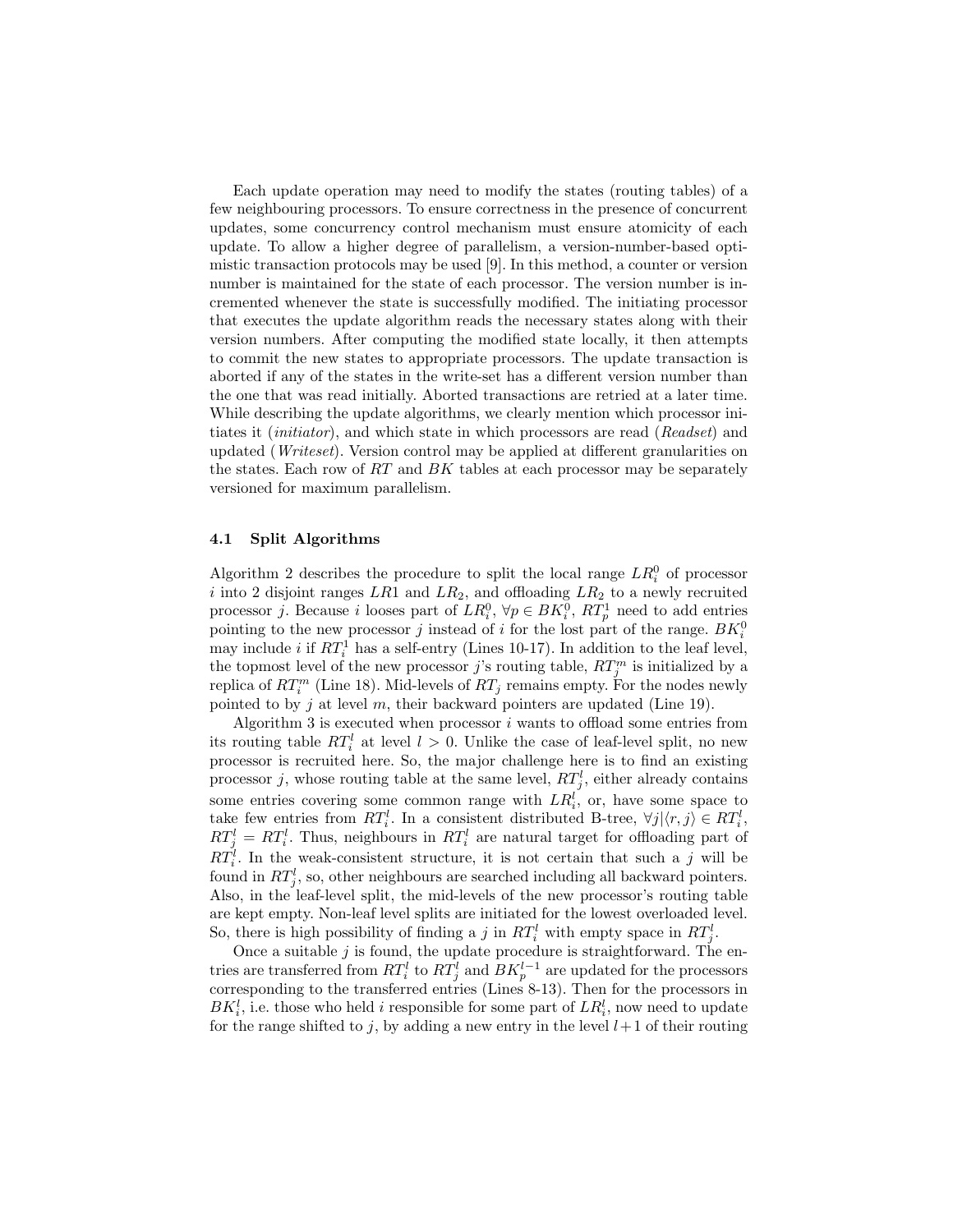Algorithm 2 SplitLeafNode $(i)$ 

- 1: **Initiator:** processor  $i$
- 2: **Condition:**  $RT_i^0$  is overloaded, in terms of storage or access load
- 3: Readset = { $LR_i^0$ ,  $RT_i$ ,  $BK_i^0$ ,  $\forall_{p \in BK_i^0} RT_p^1$ }
- $4: \textbf{Writeset} \quad = \quad \{ RT_i^0, \quad LR_i^0, \quad BK_i^0, \quad RT_j^0, LR_j, \quad BK_j^0, \quad RT_j^m, \quad \forall_{p \in BK_i^0} RT_p^1,$  $\forall_{p \in RT_i^m} BK_p^{m-1} \}$
- 5: Action:
- 6: Partition  $RT_i^0$  into 2 disjoint sets of keys  $D_1$ ,  $D_2$  and  $LR_i^0$  into 2 disjoint ranges  $LR_1, LR_2, \text{accordingly}$
- 7: Find 1 new processor  $j$ 8:  $RT_i^0 \leftarrow D_1, LR_i^0 \leftarrow LR_1$ 9:  $RT_j^0 \leftarrow D_2$ ,  $LR_j^0 \leftarrow LR_2$ 10: for  $\forall p \in BK^0_i$  do 11: there must exist  $\langle x, i \rangle \in RT_p^1$ 12: if  $x\Delta R_1 \neq \phi$  then 13:  $RT_p^1 \leftarrow RT_p^1 \langle x, i \rangle \cup \{ \langle x \cap LR_1, i \rangle, \langle x \cap LR_2, j \rangle \}$ 14:  $BK_j^0 \leftarrow BK_j^0 \cup \{p\}$ 15: end if 16: if  $x \cap LR_1 = \phi$  then  $BK_i^0 \leftarrow BK_i^0 \setminus \{p\}$  endif 17: end for
- 18:  $RT_j^m \leftarrow RT_i^m$ , where m is the topmost level of  $RT_i$ 19:  $\forall p|\langle r,p\rangle \in RT_i^m : BK_p^{m-1} \leftarrow BK_p^{m-1} \cup \{j\}$

tables. Backward pointers of  $i$  and  $j$  are also updated accordingly (Lines 12-12). Finally, if the topmost level of  $RT_i^l$  is split, one additional level is added to hold the pointer to the transferred range, such that the whole universe is described.

### 4.2 Merge Algorithms

When there are too few data items in a processor  $i$ , it decides to release itself by merging its items and routing table with those of another processor. Algorithm 4 describes the update procedure for such a merger. A suitable partner  $j$  for the merger is found in  $RT_p^1$ , where p points to i for some range  $x \subseteq LR_i^0$ . If  $RT_p^1$  is pointing to j for some other range y, then after the merger, the two entries  $\langle x, i \rangle$ and  $\langle y, j \rangle$  can be merged into  $\langle x \cup y, j \rangle$ . Because processor *i* is being released, all levels of its routing table are merged with the corresponding level of  $j$ 's routing table (Line 8). Accordingly,  $\forall_l \forall_{p \in BK^l_i} : RT^{l+1}_p$  are updated (Line 9).

Similar to level-0 merger, if any other level l of the routing table of a processor i is found underloaded, the entries of that level can be merged with the samelevel entries in another processor. The merging partner,  $j$  is found in similar way as before, from  $\forall_{p\in BK_i^l} RT_p^{l+1}$ , so that after the merger one entry is eliminated there (Line 10). If  $RT_p^{l+1}$  is the topmost level, and contains only one entry after the merger, that level may potentially be eliminated (Line 13).

Theorem 41 The update algorithms, Algorithms 2, 3, 4 and 5 maintain the invariants  $A_U$ ,  $A_N$  and  $A_{LR}$ .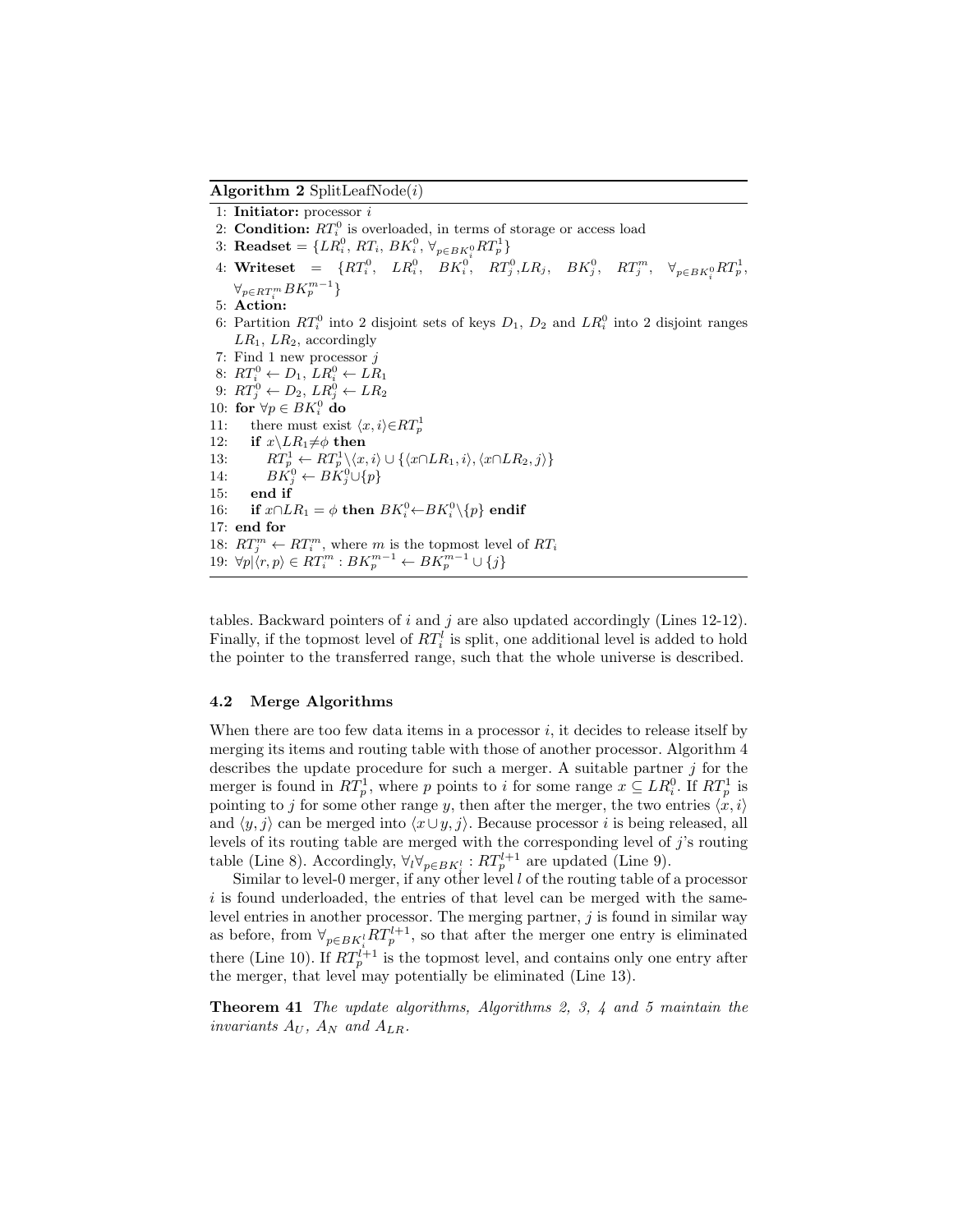Algorithm 3 SplitNonLeafNode $(i, l)$ 

- 1: Initiator: processor i
- 2: **Condition:**  $|RT_i^l|$ , has too many entries or causing too much routing load
- 3: **Readset** =  $\{RT_i^l, BK_i^l, \forall_{p|\langle r,p\rangle \in RT_i \vee p \in BK_i} : RT_p^l \text{ (to find } j), \forall_{p \in BK_i^l} RT_p^{l+1}\}$
- 4: Writeset = { $RT_i^l$ ,  $BK_i^l$ ,  $RT_j^l$ ,  $BK_j^l$ ,  $\forall_{p \in BK_i^l} RT_p^{l+1}$ }
- 5: Action:
- 6: Find  $j|\langle r, j\rangle \in RT_i \vee j \in BK_i$  s.t.  $RT_j^l$  have some space for at least 2 entries or  $LR_j^l$ has some overlap with  $LR_i^l$ . Multiple such j (say,  $j_k$ ) may be chosen.
- 7: Partition  $LR_i^l$  into two disjoint subsets  $E_s$  and  $E_x$ , and partition  $LR_i^l$  into disjoint ranges  $R_s$  and  $R_x$  accordingly.  $R_x$  may be partitioned into multiple sub-ranges  $R_{x_k}$ according to available  $j_k$ .
- 8: for  $\forall k$  do

9:  $RT_{j_k}^l \leftarrow RT_{j_k}^l \cup E_{x_k}$ 10:  $RT_i^l \leftarrow RT_i^l \backslash E_{x_k}$ 11:  $\forall p|\langle r,p\rangle \in E_{x_k} : BK_p^{l-1} \leftarrow BK_p^{l-1}\setminus \{i\} \cup \{j_k\}$ 12: end for 13: for  $\forall p \in BK_i^l$  do 14: there must exist  $\langle x, i \rangle \in RT_p^{l+1}$ 15: if  $x \backslash R_s \neq \phi$  then 16:  $RT_p^{l+1} \leftarrow$  $RT^{l+1}_{p}\backslash\langle x,i\rangle\cup\{\langle x\cap R_{s},i\rangle\}\bigcup_{\forall k}\{\langle R_{x_k},j_k\rangle\}$ 17:  $BK_j^l \leftarrow BK_j^l \cup \{p\}$ 18: end if 19: if  $x \cap R_s = \phi$  then  $BK_i^l \leftarrow BK_i^l \setminus \{p\}$  endif 20: end for 21: if  $RT_i^l$  is the topmost level in  $RT_i$  then 22:  $RT_i^{l+1} \leftarrow \{\langle R_s, i \rangle\} \bigcup_{\forall k} \{\langle R_{x_k}, j_k \rangle\}, BK_i^l \leftarrow BK_i^l \cup \{i\}$ 23: end if

# Algorithm 4 MergeLeafNode $(i)$

- 1: Initiator: processor  $i$
- 2: **Condition:**  $RT_i^0$  has too few keys
- 3: Readset =  $\{RT_i, \forall_{p \in BK_i^0} RT_p^1\}$
- 4: Writeset =  $\{RT_j, \forall i \forall_{p \in BK_i^l} RT_p^{l+1}\}$
- 5: Action:
- 6: Select  $j|j\neq i \wedge \langle r, j \rangle \in \bigcup_{\forall p \in BK_1^0} RT_p^1$
- 7:  $RT_j^0 \leftarrow RT_j^0 \cup RT_i^0$ ,  $LR_j^0 \leftarrow LR_j^0 \cup LR_i^0$ <br>8:  $\forall lRT_j^l \leftarrow RT_j^l \cup RT_i^l$
- 
- 9: ∀l∀p∈ $BK_i^l$ : replace i by j in  $RT_p^{l+1}$  and merge ranges as necessary
- 10: Release processor i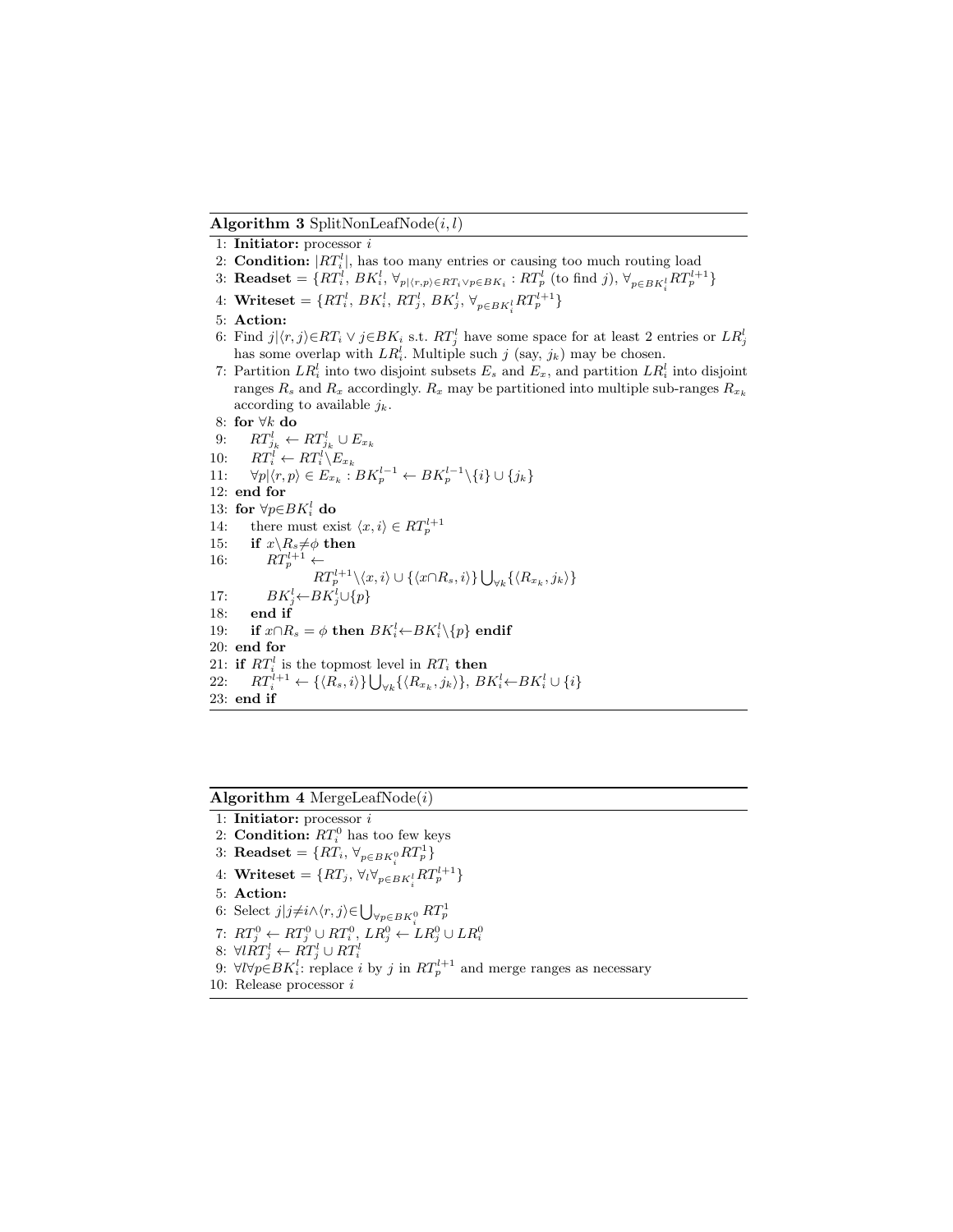Algorithm 5 MergeNonLeafNode $(i, l)$ 

```
1: Initiator: processor i2: Condition: RT_i^l has too few data items
 3: Readset = \{RT_i^l, \forall_{p \in BK_i^l} RT_p^{l+1} \}4: Writeset = \{RT_i^l, RT_j^l, \forall_{p \in BK_i^l} RT_p^{l+1}\}5: Action:
 6: Select j|j\neq i \wedge \langle r, j \rangle \in \bigcup_{\forall p \in BK_i^l} RT_p^{l+1}7: RT_j^l\leftarrowRT_j^l\cup RT_i^l, merge ranges in RT_j^l as necessary
 8: if l is not the topmost level of RT_i then
 9: RT_i^l \leftarrow \phi10: \forall p \in BK_i^l : \text{replace } i \text{ by } j \text{ in } RT_p^{l+1}, \text{ and merge entries as necessary}11: end if
12: if for any p \in BK_i^l, RT_p^{l+1} is the top-most level of RT_p and contains only one
     entry pointing to p then
13: Delete RT_p^{l+1} and remove p from BK_p^l14: end if
15: BK_i^l \leftarrow \phi
```
*Proof.*  $A_U$ : Algorithm 2 maintains  $A_U$  in the newly joined processor j by copying the top level of the routing table of i (Line 18). In Algorithm 3, the range  $LR_p^{l+1}$ in  $\forall p \in BK_i^l$  remains unchanged after the modification in Line 13. If  $RT_i^l$  is the topmost level in  $RT_i$  then the additional update in Line 22 ensures  $A_U$  for processor i. In Algorithm 4, processor i is released and processor j takes all the entries of  $RT_i$  for all levels, so  $A_U$  is maintained for j. In Algorithm 5,  $RT_i^l$  is not emptied if l is the topmost level (Line 9). The removal of topmost level of  $RT_p$  with only one entry (Line 13) does not violate  $A_U$  either.

 $A_N$ :  $A_N$  can be violated only when  $LR_i^l$  for some processor i and some level l is reduced. In Algorithm 2,  $LR_i^0$  is reduced, and so,  $RT_p^1$  is updated for  $\forall p \in BK_i^0$  to maintain  $A_N$  (Line 13). A similar update is performed in Line 16 of Algorithm 3, for reduction in  $LR_i^l$ , in Line 9 of Algorithm 4 for removal of  $\forall lRT_i^l$ , and in Line 10 of Algorithm 5 for removal of  $RT_i^l$ .

 $A_{LR}$ : Violation of  $A_{LR}$  is possible only when  $RT_i^0$  is created or extended for any *i*. In Algorithm 2,  $LR^0$  is modified for processors *i* and *j* only, and no overlap is formed (Line 9). In Algorithm 4,  $LR_i^0$  and  $LR_j^0$  are merged into  $LR_j^0$ , and then processor  $i$  is removed. So no overlap is created. Algorithms 3 and  $5$ do not modify  $LR^0$  of any processor.

In an elementary state of the decentralized B-tree structure, when there is only one processor having only one level in its routing table, all the invariants  $A_U$ ,  $A_N$  and  $A_{LR}$  are valid. So, by induction over successive updates, it can be proved using Theorem 41 that all three invariants are always maintained for the structure. Also, all four update algorithms work assuming the three invariants only. Validity of the backward pointers are also maintained in these algorithms whenever a forward pointer is updated.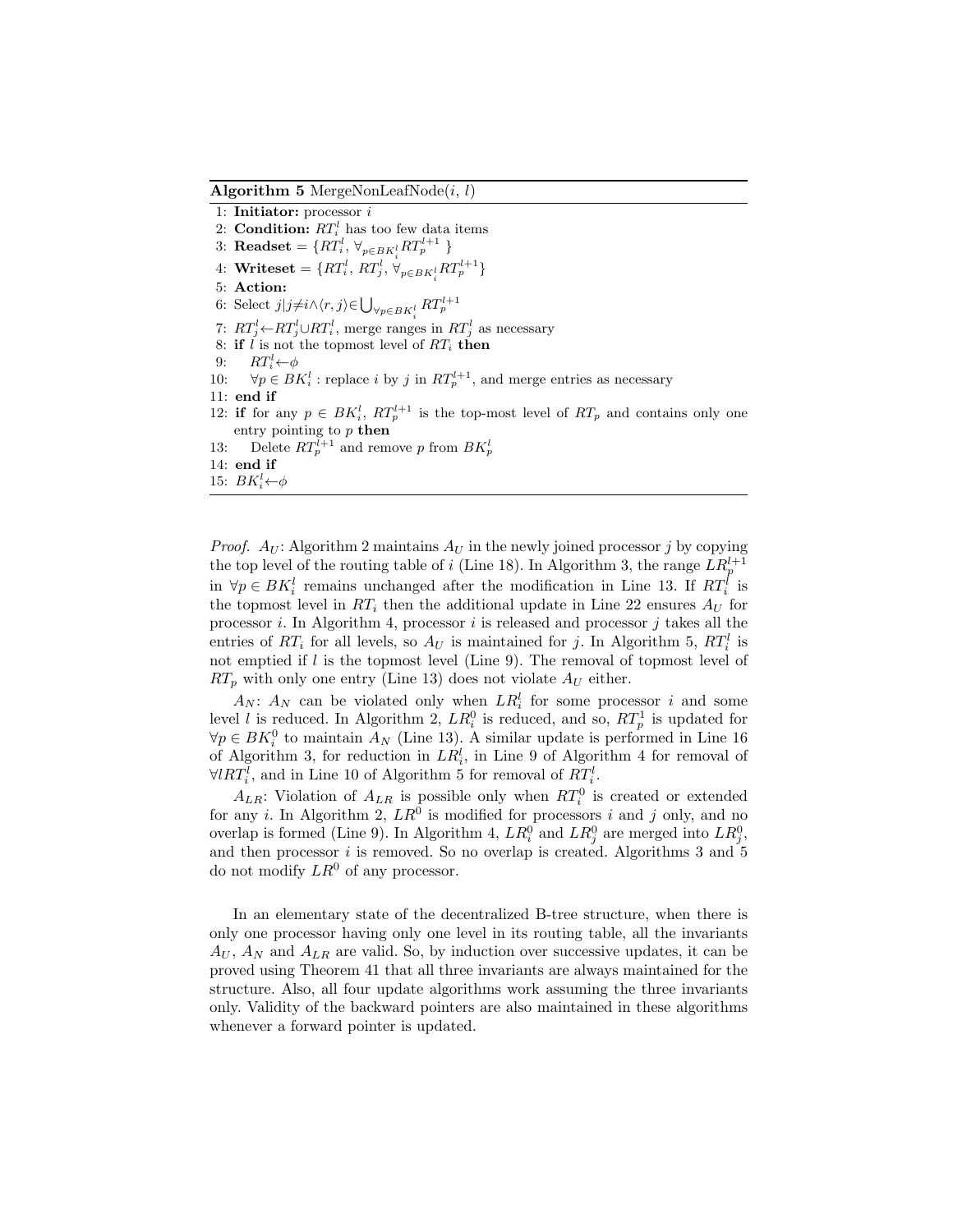# 5 Conclusion

We have demonstrated that it is possible to distribute a B-tree for data retrieval over a large number of processors with partial replication of the interior nodes of the tree over the different processors without full consistency. Enforcing only weak consistency conditions necessary for the correct operation of the retrieval function, it is possible to define tree update operations that can be initiated by one of the processors and would involve only the local state of the tree and the state in a few neighbour nodes, without requiring simultaneous updates in all processors that have a replica of the state being updated.

We have proved that the new update algorithms maintain our weak consistency conditions and that these conditions guarantee correct operation of the data retrieval algorithm that requires L steps where L is the depth of the B-tree.

We plan to study in the future whether the depth of the tree obtained over a long period of tree update operations can be maintained at the optimal level of  $L = log(N)$  where N is the number of processors in the system. We also plan to determine the average number of processors involved in a single split or merge update operation, and perform a more thorough comparison between the two decentralized B-tree organizations with full and weak consistency, to determine the performance of the update operations in the two settings.

# References

- 1. Y. Afek and E. Gafni. End-to-end communication in unreliable networks. In PODC'88: Proc. 7th ACM Symposium on Principles of Distributed Computing, pages 131–148, 1988.
- 2. M. K. Aguilera, W. Golab, and M. S. Shah. A practical scalable distributed B-tree. Proc. VLDB Endow., 1(1):598–609, 2008.
- 3. S. Asaduzzaman and G. v Bochmann. GeoP2P: An adaptive peer-to-peer overlay for efficient search and update of spatial information. CoRR, abs/0903.3759, 2009.
- 4. A. Bar-Noy and D. Dolev. A partial equivalence between shared-memory and message-passing in an asyncrhonous fail-stop distributed environment. Mathematical Systems Theory, 26:21–39, 1993.
- 5. K. Birman, G. Chockler, and R. v Renesse. Toward a cloud computing research agenda. ACM SIGACT News, 40(2):68–80, 2009.
- 6. F. Chang, J. Dean, S. Ghemawat, W. C. Hsieh, D. A. Wallach, M. Burrows, T. Chandra, A. Fikes, and R. E. Gruber. Bigtable: a distributed storage system for structured data. ACM Transactions on Computing Systems, 26(2):1–26, 2008.
- 7. R. A. Finkel and J. L. Bentley. Quad trees a data structure for retrieval on composite keys. Acta Informatica, 4(1):1–9, 1974.
- 8. A. Guttman. R-Trees: A Dynamic Index Structure for Spatial Searching. In SIGMOD'84, pages 47–57, Jun. 1984.
- 9. H. T. Kung and J. T. Robinson. On optimistic methods for concurrency control. ACM Trans. Database Syst., 6(2):213–226, 1981.
- 10. M. Li, W. Lee, and A. Sivasubramaniam. DPTree: A Balanced Tree Based Indexing Framework for Peer-to-Peer Systems. In 14th IEEE ICNP, pages 12-21, Nov. 2006.